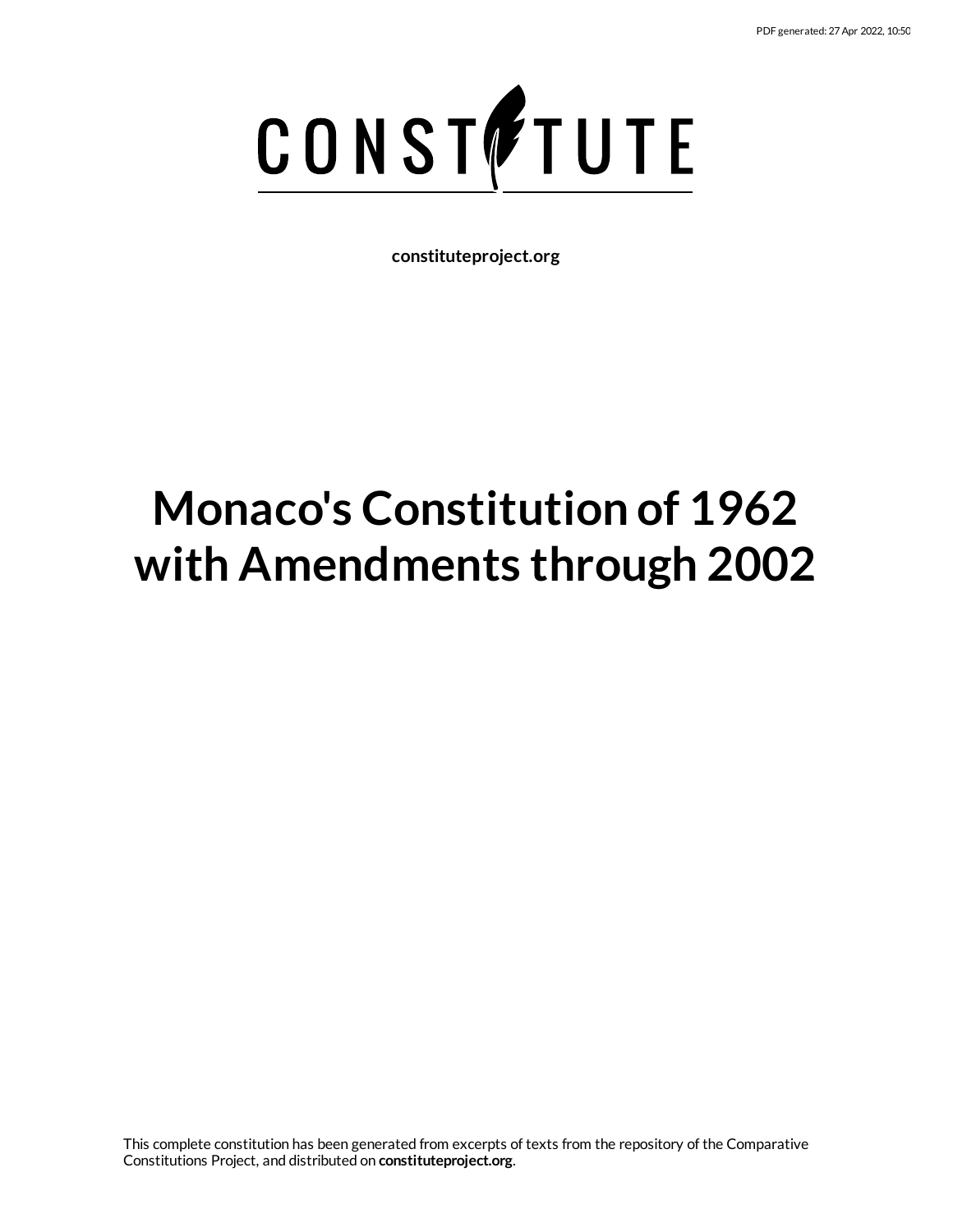### **Table of contents**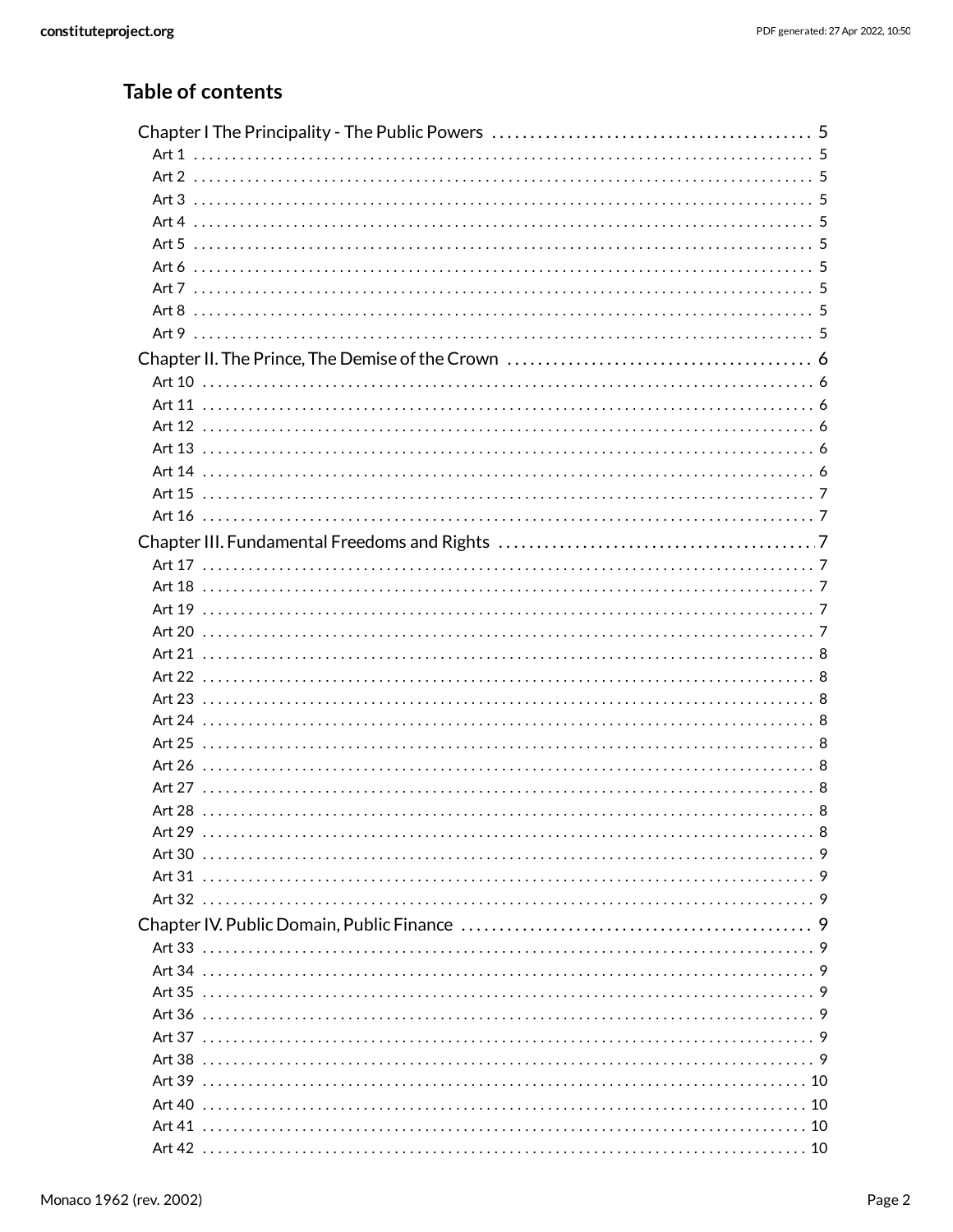|  | .16 |
|--|-----|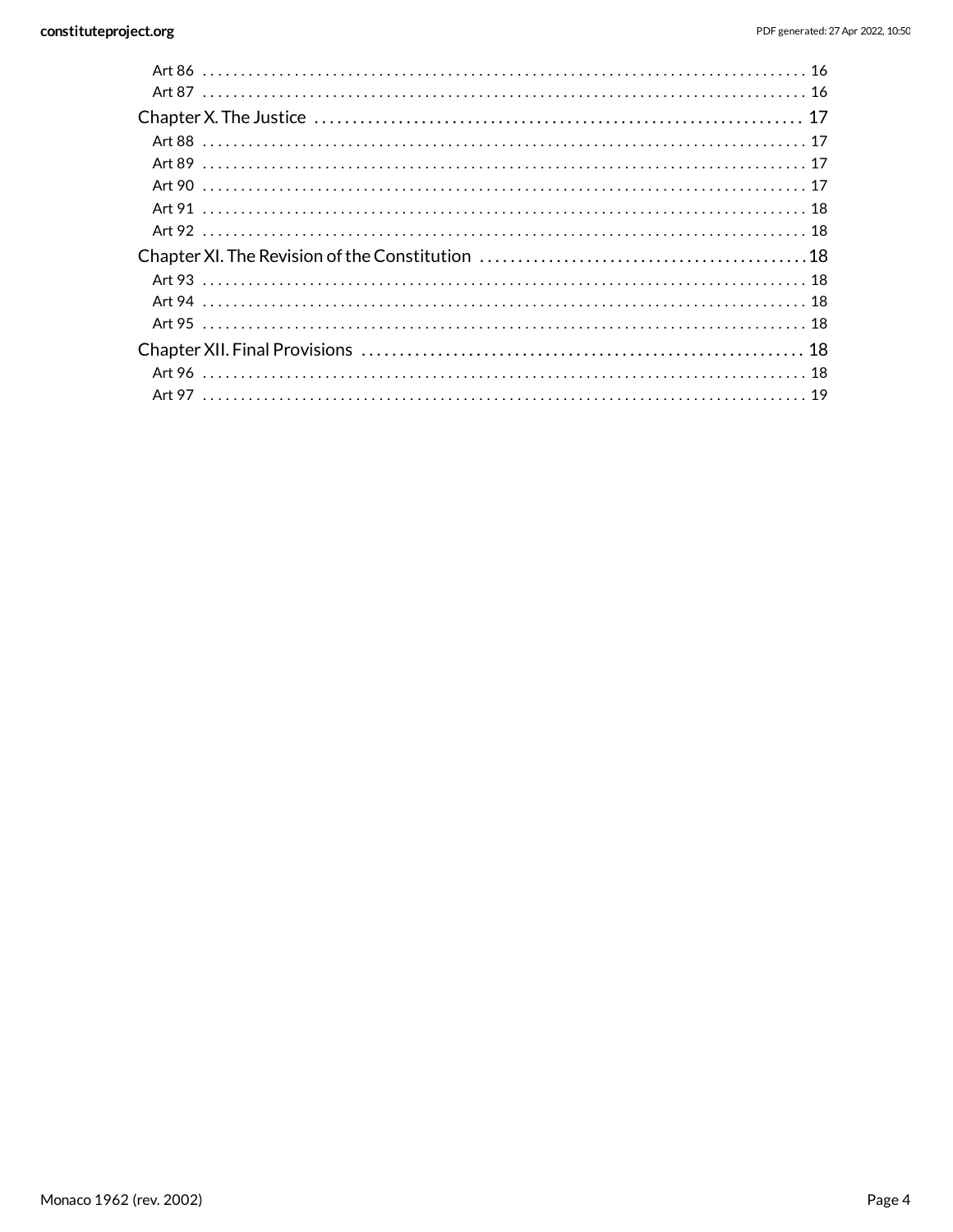# <span id="page-4-0"></span>**Chapter I The Principality - The Public Powers**

### <span id="page-4-12"></span><span id="page-4-11"></span><span id="page-4-10"></span><span id="page-4-7"></span><span id="page-4-6"></span><span id="page-4-5"></span><span id="page-4-4"></span><span id="page-4-3"></span><span id="page-4-2"></span><span id="page-4-1"></span>**Art 1**

<span id="page-4-9"></span><span id="page-4-8"></span>

| Customary international law<br>International law | The Principality of Monaco is a sovereign and independent State within the framework<br>of the general principles of international law and of the particular conventions with<br>France. |
|--------------------------------------------------|------------------------------------------------------------------------------------------------------------------------------------------------------------------------------------------|
|                                                  | The territory of the Principality is unalienable.                                                                                                                                        |
|                                                  | Art <sub>2</sub>                                                                                                                                                                         |
| Type of government envisioned                    | The principle of government is the hereditary and constitutional monarchy.                                                                                                               |
|                                                  | The Principality is a State under the rule of law, committed to fundamental freedoms<br>and rights.                                                                                      |
|                                                  | Art <sub>3</sub>                                                                                                                                                                         |
| • Name/structure of executive(s)                 | The executive power is exercised by the highest authority of the Prince.                                                                                                                 |
|                                                  | The Prince's persona is inviolable.                                                                                                                                                      |
|                                                  | Art 4                                                                                                                                                                                    |
|                                                  | The legislative power is jointly exercised by the Prince and the National Council.                                                                                                       |
|                                                  | Art 5                                                                                                                                                                                    |
|                                                  | The judiciary power is exercised by the courts and tribunals.                                                                                                                            |
|                                                  | Art 6                                                                                                                                                                                    |
|                                                  | The separation of the administrative, legislative and judiciary functions is guaranteed.                                                                                                 |
| • National flag                                  | Art 7                                                                                                                                                                                    |
|                                                  | The Prince's standard consists of the coat of arms of the House of Grimaldi upon a white<br>ground.                                                                                      |
|                                                  | The National Flag consists of two equal stripes, red and white, arranged horizontally, the<br>red in the upper part, the white in the lower part.                                        |
|                                                  | The use of these standard and flag is governed by the provisions of the sovereign<br>ordinance dated April 4th, 1881.                                                                    |
| Official or national languages                   | Art <sub>8</sub>                                                                                                                                                                         |
|                                                  | The French language is the official language of the State.                                                                                                                               |
| Official religion                                | Art 9                                                                                                                                                                                    |
|                                                  | The Catholic, Apostolic and Roman religion is the religion of the State.                                                                                                                 |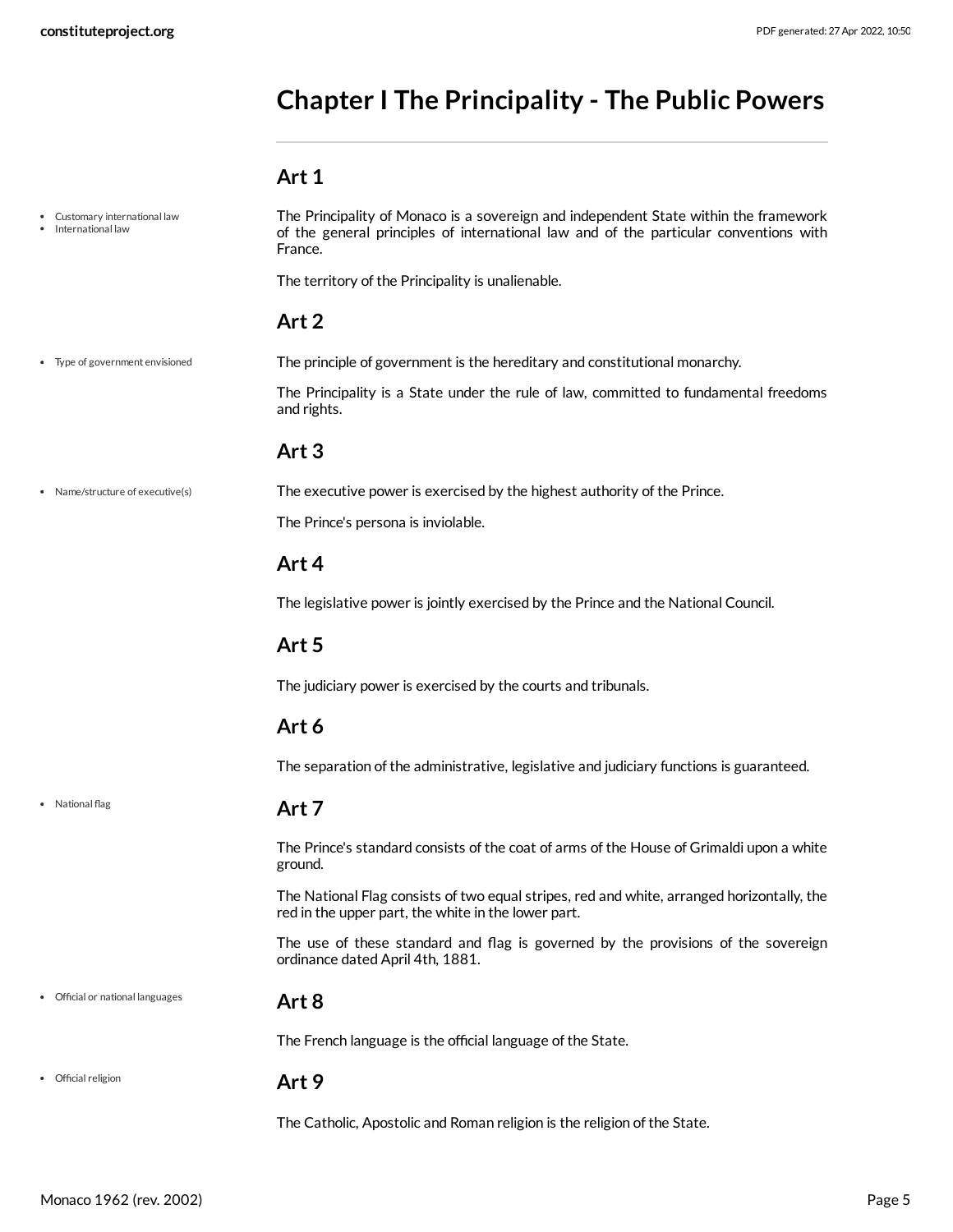# <span id="page-5-0"></span>**Chapter II. The Prince, The Demise ofthe Crown**

### <span id="page-5-9"></span><span id="page-5-7"></span><span id="page-5-6"></span><span id="page-5-3"></span><span id="page-5-2"></span><span id="page-5-1"></span>**Art 10**

<span id="page-5-8"></span><span id="page-5-5"></span><span id="page-5-4"></span>

| Head of state term length<br>• Head of state selection<br>• Eligibility for head of state | The succession to the Throne, opened by death or by abdication, takes place by the<br>direct and legitimate issue of the reigning Prince, by order of primogeniture with priority<br>given to males within the same degree of kinship.                                                                             |
|-------------------------------------------------------------------------------------------|--------------------------------------------------------------------------------------------------------------------------------------------------------------------------------------------------------------------------------------------------------------------------------------------------------------------|
| • Head of state replacement                                                               | In the absence of direct legitimate issue, the succession passes to the brothers and<br>sisters of the reigning prince and their direct legitimate descendants, by order of<br>primogeniture with priority given to males within the same degree of kinship.                                                       |
| • Head of state replacement                                                               | If the heir, who would have acceded by virtue of the preceding paragraphs is deceased<br>or renounced the Throne before the succession became open, the succession passes to<br>His own direct legitimate descendants by order of primogeniture with priority given to<br>males within the same degree of kinship. |
|                                                                                           | If the application of the preceding paragraphs does not fill the vacancy of the Throne,<br>the succession passes to a collateral heir appointed by the Crown Council upon same<br>advice of the Regency Council. The powers of the prince are temporarily held by the<br>Regency Council.                          |
| • Eligibility for head of state                                                           | The Throne can only pass to a person holding Monegasque citizenship on the day the<br>succession opens.                                                                                                                                                                                                            |
|                                                                                           | The procedures of application of this article are set, as needed, by the House Laws of<br>the Sovereign Family promulgated by Sovereign ordinance.                                                                                                                                                                 |
|                                                                                           | <b>Art 11</b>                                                                                                                                                                                                                                                                                                      |
| • Minimum age of head of state                                                            | The Prince can exercise His sovereign powers if He has reached His adult hood fixed at<br>the age of eighteen.                                                                                                                                                                                                     |
|                                                                                           | During the Prince's adolescence or in case the Prince is unable to exercise His functions,<br>the organisation and conditions of exercise of the Regency are provided for by the<br>House Laws of the Sovereign Family.                                                                                            |
|                                                                                           | <b>Art 12</b>                                                                                                                                                                                                                                                                                                      |
|                                                                                           | The Prince exercises His sovereign authority in full compliance with the provisions of the<br>Constitution and laws.                                                                                                                                                                                               |
| • Foreign affairs representative<br>• Head of state powers                                | <b>Art 13</b>                                                                                                                                                                                                                                                                                                      |
|                                                                                           | The Prince represents the Principality in its relations with foreign powers.                                                                                                                                                                                                                                       |
| • Treaty ratification                                                                     | <b>Art 14</b>                                                                                                                                                                                                                                                                                                      |
| • Head of state powers                                                                    | After consulting the Crown Council the Prince signs and ratifies treaties and in<br>international convention. He acquaints the National Council through the Minister of<br>State with them before their ratification.                                                                                              |
|                                                                                           | However, the following treaties must be ratified in pursuance of a law:                                                                                                                                                                                                                                            |
|                                                                                           | 1. Treaties and international agreements affecting the organisation of the<br>Constitution                                                                                                                                                                                                                         |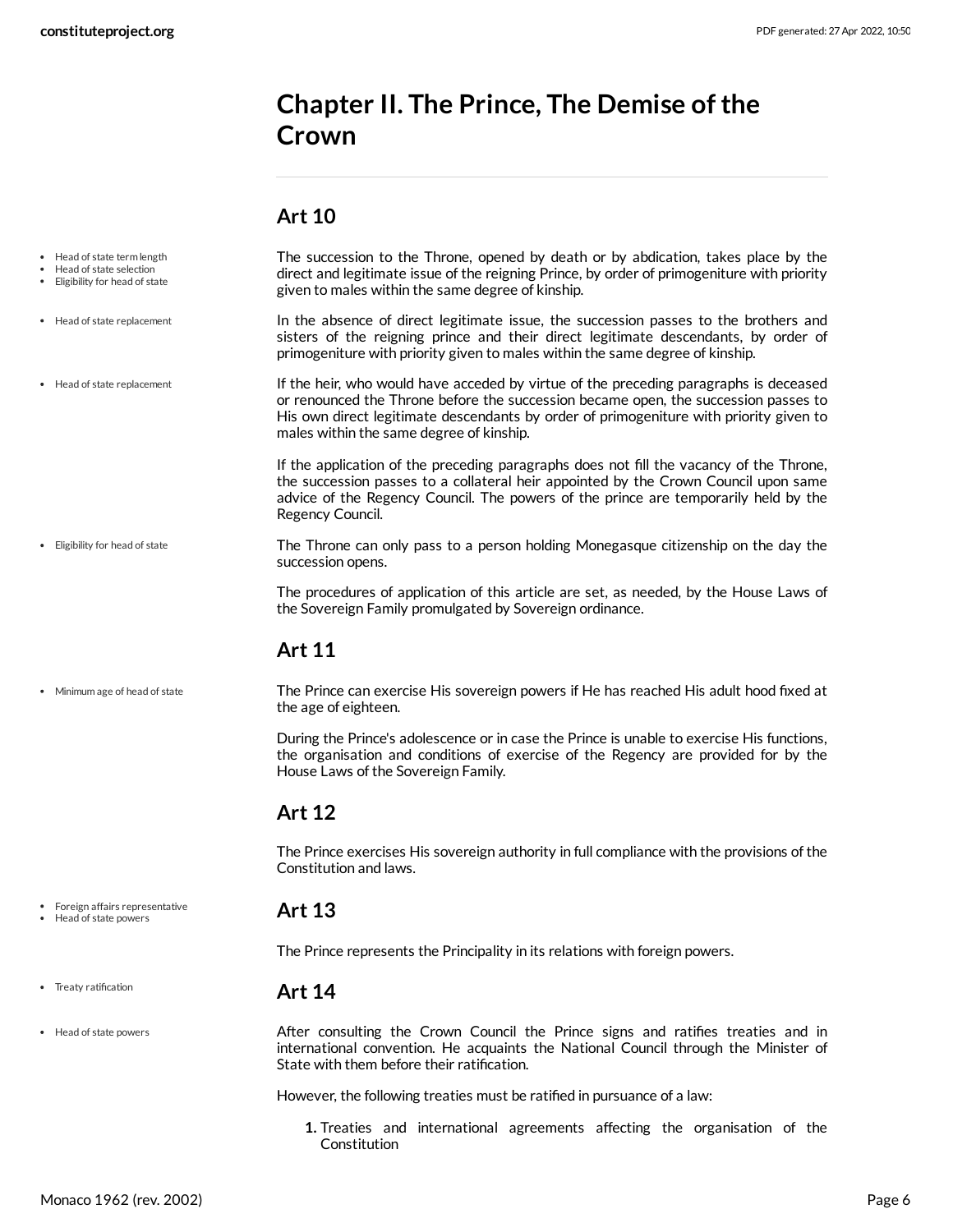- International organizations
- 

• Head of state powers

General guarantee of equality

Requirements for naturalization Conditions for revoking citizenship

Conditions for revoking citizenship

Power to pardon Head of state powers

<span id="page-6-1"></span>**Art 16**

<span id="page-6-0"></span>**Art 15**

The Prince confers orders, titles and other distinctions.

modification of the existing legal provisions

the National Council's members

government and notified to the National Council.

by the budget act

# <span id="page-6-2"></span>**Chapter III. Fundamental Freedoms and Rights**

**2.** Treaties and international agreements the ratification of which entails the

**3.** Treaties and international agreements which entail the Principality's adhesion to an international organisation the functioning of which implies the participation of

**4.** Treaties and international organisations the implementation of which results in a budget expenditure pertinent to expenditure type or use, which is not provided

The Principality's external policy is accounted for in an annual report prepared by the

After consulting the Crown Council, the Prince exercises the right to pardon and

amnesty as well as the right of naturalization and restoration of nationality.

#### **Art 17**

<span id="page-6-3"></span>All Monegasques are equal before the law. There is no privilege among them.

### <span id="page-6-4"></span>**Art 18**

- <span id="page-6-7"></span>The circumstances in which Monegasque nationality may be acquired are laid down by law. The circumstances in which a person who has acquired Monegasque nationality by naturalization may be deprived of it are laid down in the law.
	- Loss of Monegasque nationality in any other circumstance may occur only, as prescribed by law, further to the intentional acquisition of another nationality or of service unlawfully carried out in a foreign army.

#### <span id="page-6-5"></span>**Art 19**

- Protection from unjustified restraint
- Principle of no punishment without law

cases provided for by law, before legally appointed judges and in the manner prescribed by law. Apart from cases of flagrant offence, an arrest may be carried out only pursuant to the

<span id="page-6-9"></span>Individual freedom and security are guaranteed. No one may be prosecuted except in

well-founded order of the judge, which must be notified at the arrest or at the latest within twenty-four hours. Any detention must be preceded by an examination.

### <span id="page-6-6"></span>**Art 20**

- Principle of no punishment without law
- Prohibition of cruel treatment
- Human dignity
- Prohibition of capital punishment

No penalty may be introduced or applied except by law.

<span id="page-6-8"></span>Criminal law must ensure respect for individual personality and dignity. No one may be subjected to cruel, inhuman or degrading treatment.

<span id="page-6-10"></span>Death penalty is abolished.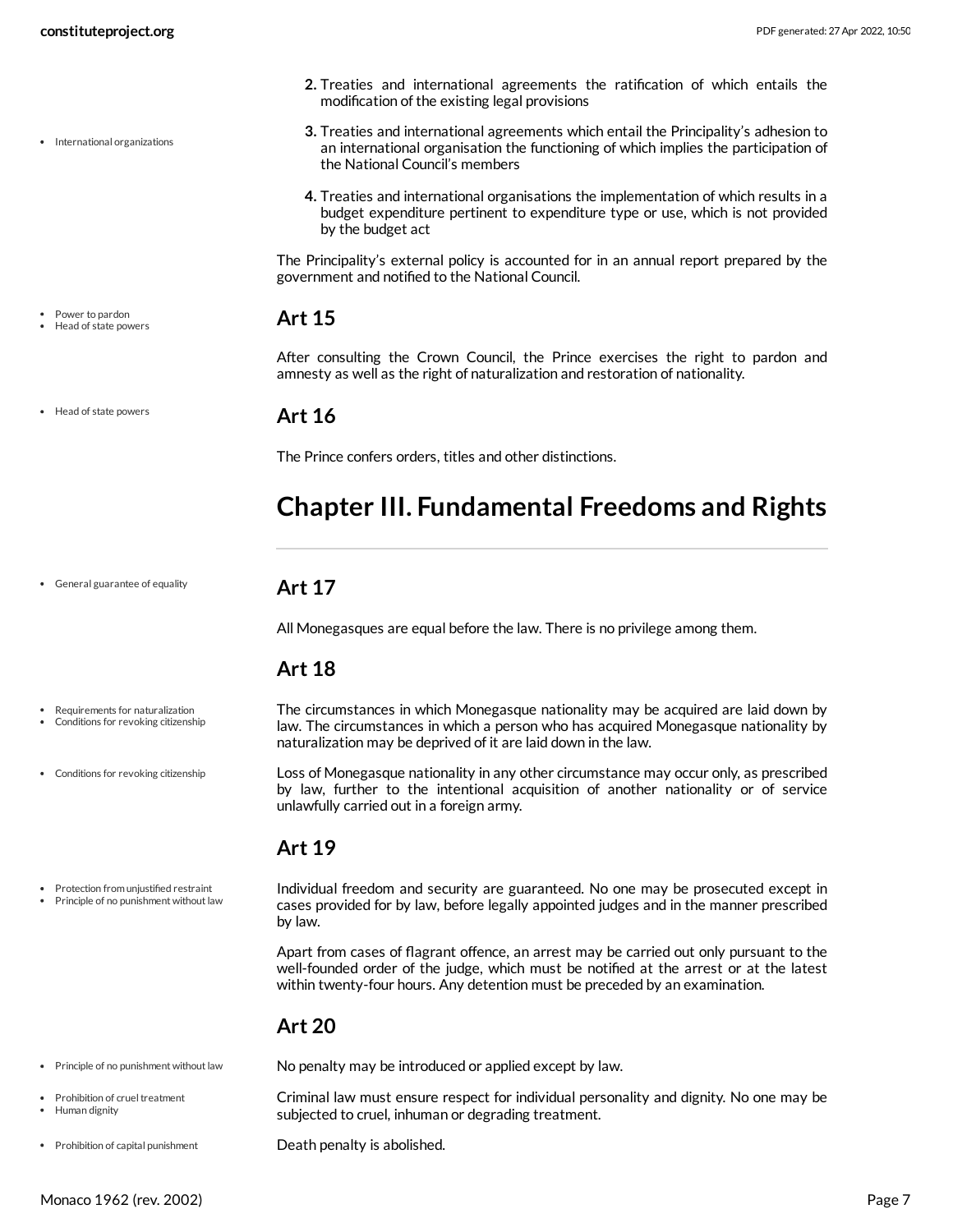• Protection from ex post facto laws

<span id="page-7-10"></span>Criminal law cannot have any retroactive effect.

#### <span id="page-7-0"></span>**Art 21**

The domicile is inviolable. No entry and search in the domicile can take place except in cases and in the manner prescribed by law.

• Right to privacy

#### <span id="page-7-1"></span>**Art 22**

Every individual has the right for respect of private and family life and confidentiality of correspondence.

#### <span id="page-7-2"></span>**Art 23**

<span id="page-7-9"></span>Freedom of religion and of public worship, and freedom to express one's opinions in all matters, is guaranteed, subject to the right to prosecute any offences committed in the exercise of the said freedoms.

No one may be compelled to participate in the rites or ceremonies of any religion or to observe its days of rest.

• Right to own property Protection from expropriation

Freedom of religion Freedom of expression

Freedom of opinion/thought/conscience

#### <span id="page-7-3"></span>**Art 24**

Property is inviolable. No one may be deprived of property except for public benefit as established by law, and upon a fair, settled and paid compensation in the circumstances and manner specified by law.

#### <span id="page-7-4"></span>**Art 25**

• Right to choose occupation

<span id="page-7-11"></span>Freedom of work is guaranteed. Its practice is determined by law.

Priority is granted to Monegasques for the obtainment of public and private positions in the circumstances prescribed by law or international conventions.

Monegasques are entitled to the assistance of the State in the event of destitution, unemployment, sickness, handicap, old age and maternity in the circumstances and

#### <span id="page-7-5"></span>**Art 26**

State support for the disabled State support for the elderly State support for the unemployed

• Free education

#### <span id="page-7-6"></span>**Art 27**

manner laid down by law.

Monegasques are entitled to free primary and secondary education.

#### <span id="page-7-12"></span><span id="page-7-7"></span>**Art 28**

Every person may defend the rights and interests of his/her occupation and function through a trade-union action.

<span id="page-7-13"></span>The right to strike is recognized, subject to regulation of law.

#### • Freedom of assembly

• Right to strike

• Right to join trade unions

<span id="page-7-8"></span>**Art 29**

Monegasques have the right to assemble peacefully and without arms in accordance with the laws that may regulate the exercise of this right without subjecting it to prior authorization. This freedom does not extend to open-air meetings, which remain subject to police laws.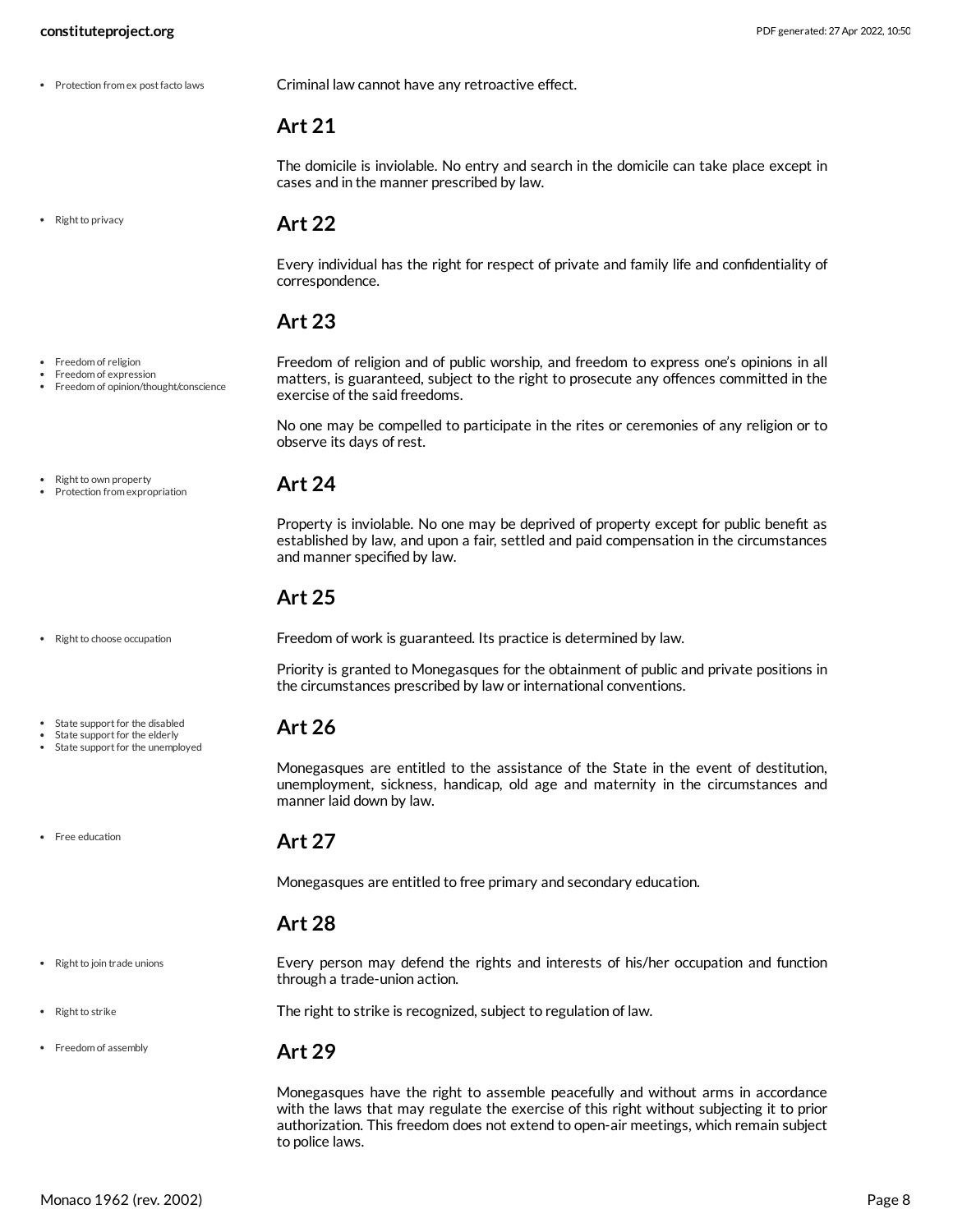#### <span id="page-8-0"></span>**Art 30**

Freedom of association is guaranteed, subject to regulation of law.

• Right of petition

Freedom of association

#### <span id="page-8-1"></span>**Art 31**

Anyone may address petitions to the public authorities.

#### <span id="page-8-2"></span>**Art 32**

Foreigners enjoy all public and private rights in the Principality that are not formally reserved to nationals.

# <span id="page-8-3"></span>**Chapter IV. Public Domain, Public Finance**

#### <span id="page-8-4"></span>**Art 33**

Public domain is unalienable and imprescriptible.

A public domain property may be closed down or change purpose only if pronounced by law. Law may allocate decommissioned property to the State or Commune's public domain, as the case may be.

Public domain's consistency and regime are determined by law.

### <span id="page-8-5"></span>**Art 34**

The Crown's property is submitted to The Sovereignty's exercise.

They are unalienable and imprescriptible.

Its consistency and regime are determined by the House Laws at the Sovereign Family.

#### <span id="page-8-6"></span>**Art 35**

Real estate property and rights pertinent to private State held property are transferable only in accordance with the law.

The law gives authorisation to sell a part of the business capital of which at least fifty per cent is held by the State, thereby transferring the majority of this capital to one or more physical person or private law legal persons.

#### <span id="page-8-7"></span>**Art 36**

All vacant and ownerless property belongs to the private State domain.

• Budget bills

#### <span id="page-8-8"></span>**Art 37**

The national budget comprises all public revenue and public expenditure of the Principality.

#### • Budget bills

#### <span id="page-8-9"></span>**Art 38**

The national budget expresses the Principality's economic and financial policy.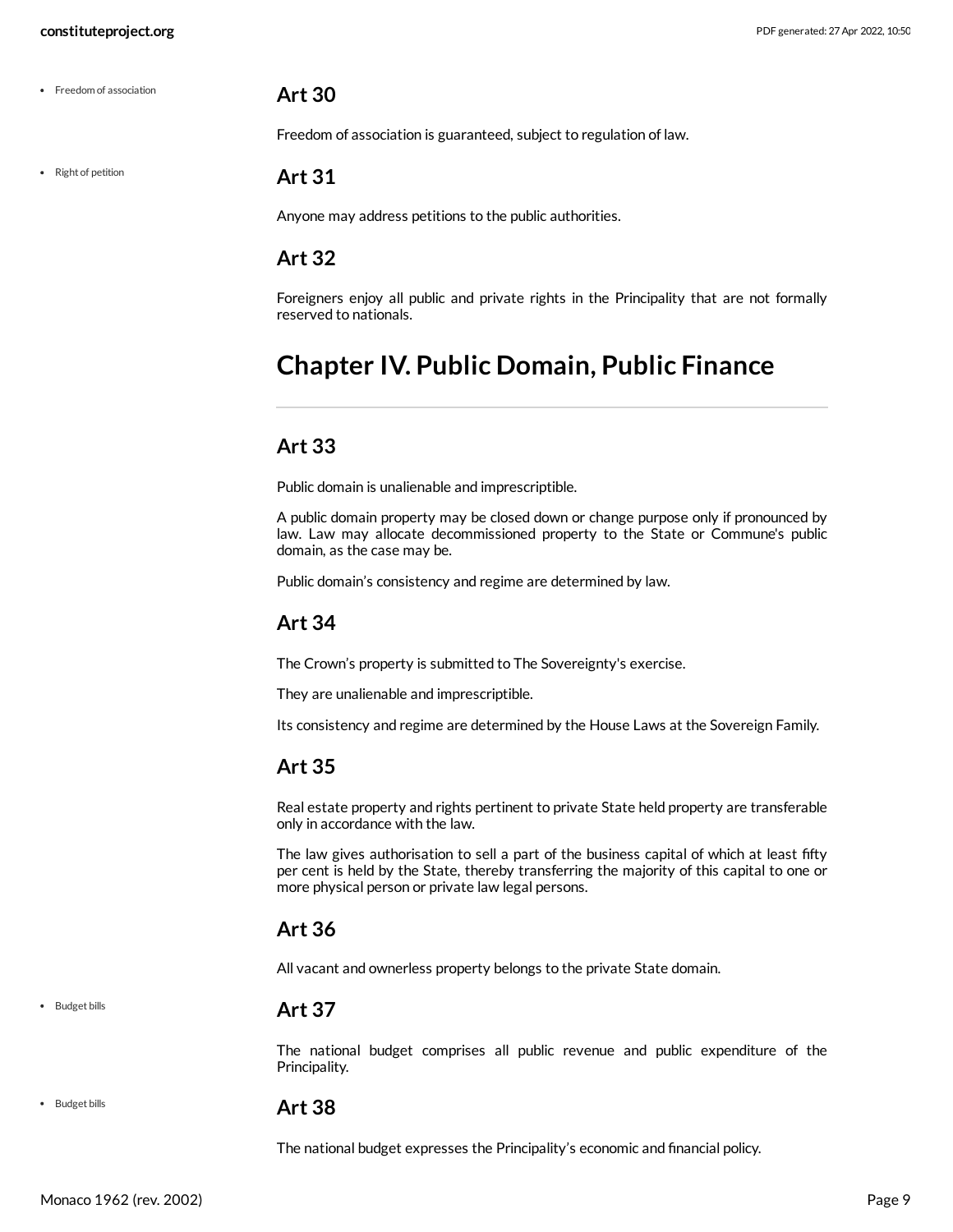#### • Budget bills

#### <span id="page-9-0"></span>**Art 39**

Budget is subject to a budget bill. It is voted and promulgated in the form of a law.

#### <span id="page-9-1"></span>**Art 40**

The Sovereign Household's expenses and those of the Prince Palace are determined by budget law and withdrawn in priority from the budget's general public revenue.

#### <span id="page-9-2"></span>**Art 41**

The revenue surplus over expenditure, established after budget implementation and year end closing of accounts, is credited to a constitutional reserve fund. The excess of expenditure over revenue provides cover withdrawing from the same account, after enactment of the relevant law.

#### <span id="page-9-3"></span>**Art 42**

Control of financial management is ensured by a Higher Audit Commission.

# <span id="page-9-4"></span>**Chapter V. The Government**

### <span id="page-9-5"></span>**Art 43**

Government is exercised, under the gracious authority of the Prince, by a Minister of State, assisted by a Government Council.

#### <span id="page-9-6"></span>**Art 44**

The Minister of State represents the Prince. He oversees the executive services. He has the police force at his command. He chairs the Government Council with a casting vote.

### <span id="page-9-7"></span>**Art 45**

Sovereign ordinances are debated in the Government Council. They are presented to the Prince with the Minister of State's signature; they mention the relevant proceedings. They are signed by the Prince; the Prince's signature makes them enforceable.

#### <span id="page-9-8"></span>**Art 46**

Sovereign Ordinances, which are excluded from debate in the Government Council and presentation to the Minister of State, pertain to:

- The House Laws of the Sovereign Family and these of its members
- The affairs of the Direction of the Judicial Department
- The appointment of members of the Sovereign Household, the diplomatic and consular corps, the Minister of State, the Government Councillors and assimilated civil servants, the magistrates in the judiciary
- The issue of exequatur to consuls
- The dissolution of the National Council

#### Establishment of cabinet/ministers • Name/structure of executive(s)

- Head of government powers
- Name/structure of executive(s) Establishment of cabinet/ministers
- Establishment of cabinet/ministers
- Powers of cabinet
- Head of state decree power Head of government decree power
- Head of state decree power
- Head of government decree power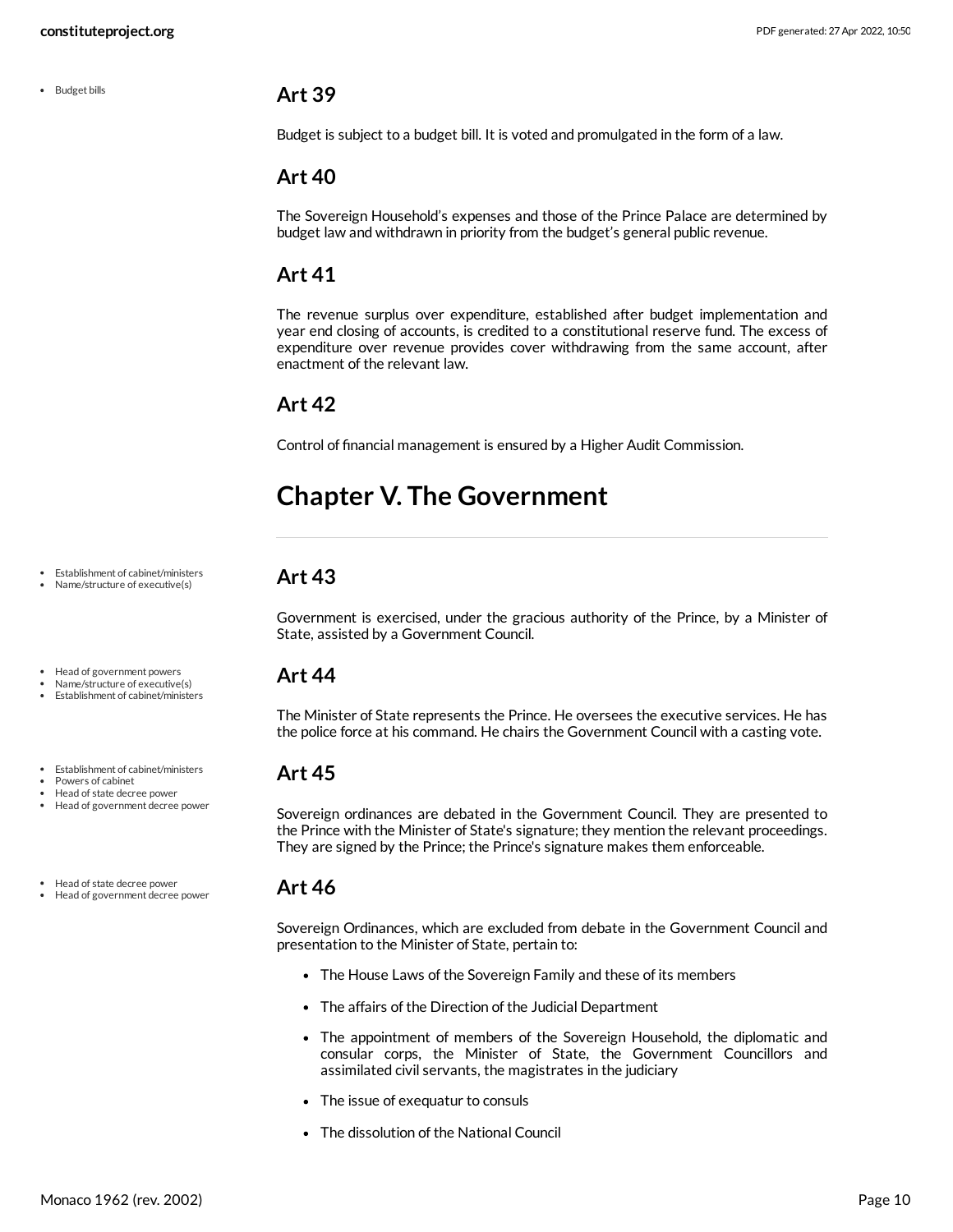The granting of honour titles

#### <span id="page-10-0"></span>**Art 47**

• Head of government decree power

<span id="page-10-9"></span>Ministerial decrees are debated during the Government Council and signed by the Minister of State; they mention the relevant proceedings. They are notified to the Prince within twenty-four hours after signature and become enforceable only in the absence of the Princes formal opposition within ten days after the Minister of State's notification.

However, the Prince may let the Minister of State know He does not intend on exercising His right of opposition for some decrees or types of decrees. These are thereby enforceable as soon as they are signed by the Minister of State.

**Art 48** • Head of state decree power Head of government decree power

> <span id="page-10-1"></span>Unless law provides otherwise, distribution of subject matters between sovereign ordinances and ministerial decrees is determined by sovereign ordinance.

#### <span id="page-10-2"></span>**Art 49**

Government Councils proceedings are subject to minutes put on record in a special register and signed, after the vote, by the present members.

The minutes mention each members vote. Within five days after the meeting, they are notified to the Prince who can lodge an opposition under the conditions provided by the above article 47.

#### <span id="page-10-3"></span>**Art 50**

The Minister of State and Government Councillors are accountable to the Prince for the Principality's administration.

#### <span id="page-10-4"></span>**Art 51**

Civil servants' obligations, rights and fundamental guarantees, as well as their civil liability and criminal responsibility are laid down by law.

### <span id="page-10-5"></span>**Chapter VI. The State Council**

### <span id="page-10-6"></span>**Art 52**

Advisory bodies to the head of state

<span id="page-10-8"></span>The State Council is in charge of advising on draft legislation and ordinances, which the Prince submitted for their perusal.

It can also be consulted on any other draft instrument.

Its organisation and operations are prescribed by sovereign ordinance.

## <span id="page-10-7"></span>**Chapter VII. The National Council**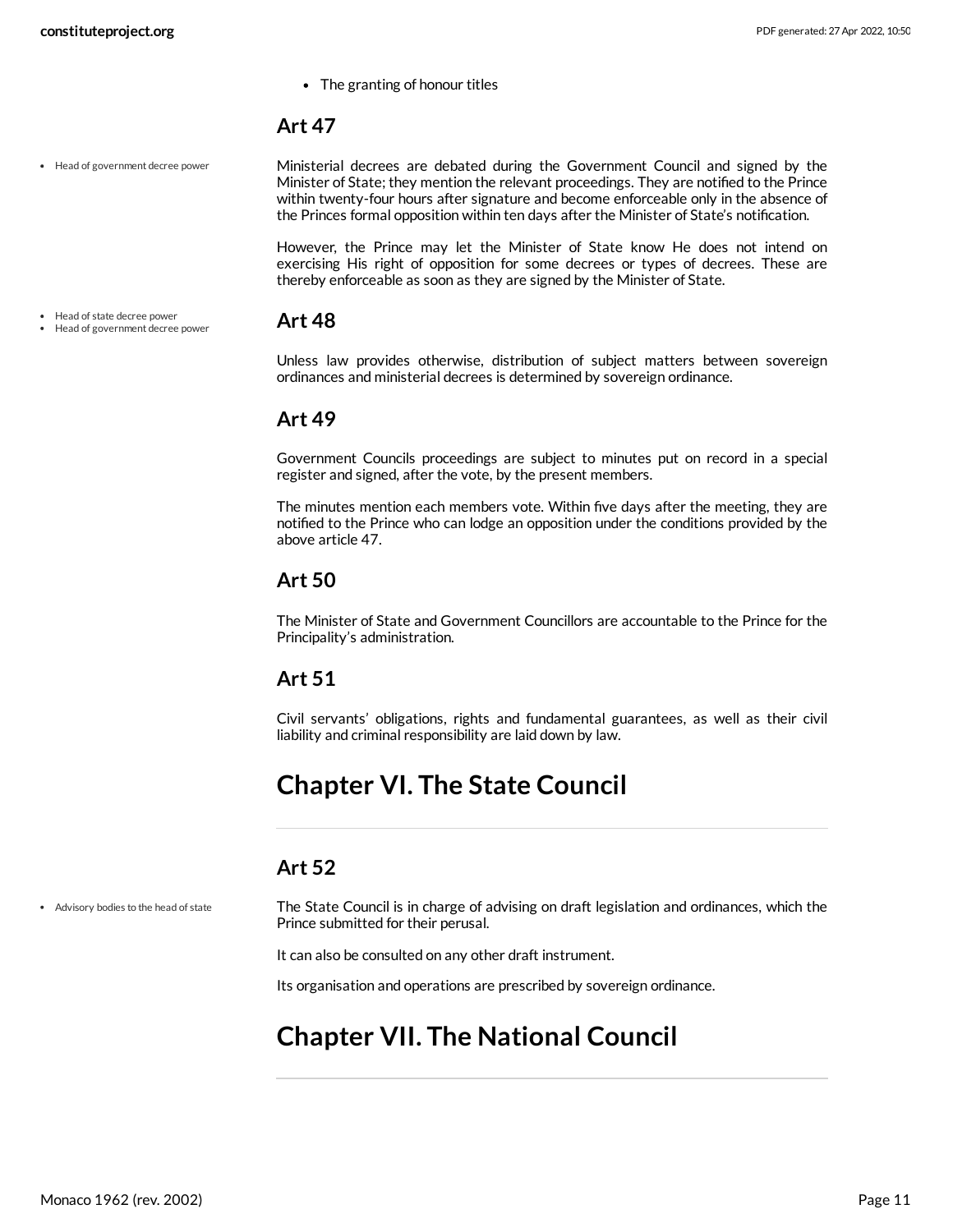#### <span id="page-11-0"></span>**Art 53**

- Claim of universal suffrage
- Term length for first chamber
- Size of first chamber
- Restrictions on voting

<span id="page-11-8"></span>The National Council comprises twenty-four members, elected for five years by direct universal suffrage and by the list system under the conditions prescribed by law.

<span id="page-11-11"></span>In accordance with the conditions determined by law, electors are Monegasque citizens of either gender, at least eighteen years old, with the exception of those deprived of the right to vote for any of the causes set forth by law.

#### <span id="page-11-1"></span>**Art 54**

All Monegasque electors of either gender, aged at least twenty-five, who have held the Monegasque nationality for at least five years, and who are not deprived of the right to stand for election for any of the causes set forth by law, are eligible. • Restrictions on voting

Minimum age for first chamber Outside professions of legislators

• Immunity of legislators

<span id="page-11-10"></span>Law determines which offices are incompatible with the National Councillor's mandate.

#### <span id="page-11-2"></span>**Art 55**

Courts of justice are entrusted with the control of the elections' legitimacy, under the conditions prescribed by law.

#### <span id="page-11-3"></span>**Art 56**

The National Council's members are not liable to any civil or criminal responsibility on the grounds of opinion or votes they express during the exercise of their mandates.

Without the National Council's authorisation, they may neither be prosecuted nor arrested during a session due to a criminal or police infringement, save in the case of flagrant offence.

### <span id="page-11-4"></span>**Art 57**

The newly elected National Council meets on the eleventh day after elections in order to elect its board. The oldest National Council to chairs this session.

Without prejudice to article 74, the prior National Council's powers expire on the day of the new National Council's meeting.

Length of legislative sessions

#### <span id="page-11-5"></span>**Art 58**

The National Council meets ipso jure in two annual ordinary sessions.

The first session opens on the first working day of April.

The second session opens on the first working day of October.

Each session may not last longer than three months. The session's closure is declared by the President.

Extraordinary legislative sessions

#### <span id="page-11-6"></span>**Art 59**

The National Council meets in extraordinary session, convened either by the Prince or on the request of at least two thirds of the members, by the President.

#### <span id="page-11-7"></span>**Art 60**

Leader of first chamber

<span id="page-11-9"></span>The National Council's board comprises a president and a vice-president, who are elected each year by the assembly from among its members.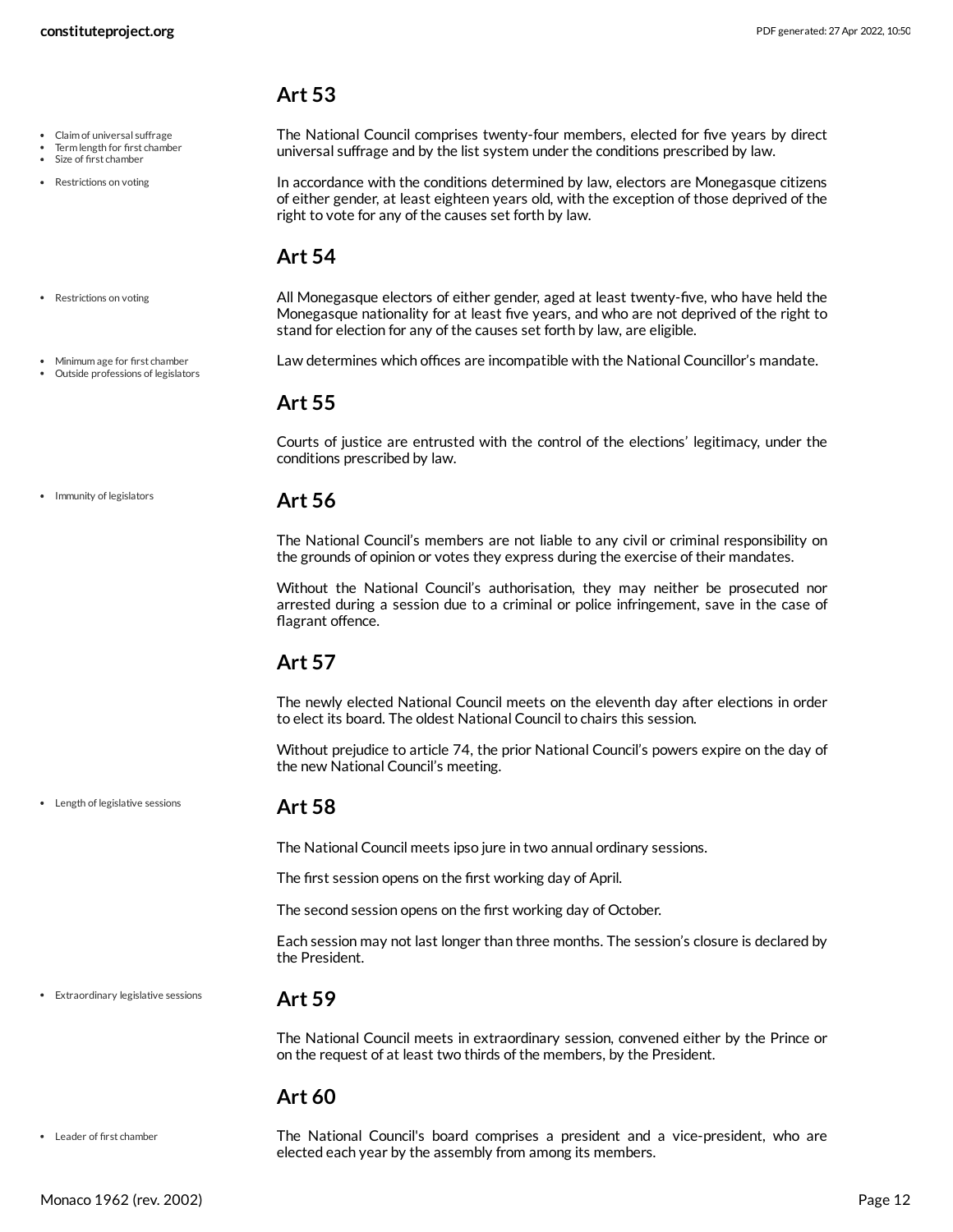A mayor's office is incompatible with that of the National Council's President and vicepresident.

#### <span id="page-12-0"></span>**Art 61**

Without prejudice to the provisions of the Constitution and if need be the law, the organisation and operations of the National Council are determined by the rule of procedure which the National Council issued.

Before being enforced these rules of procedure must be submitted to the Supreme Court, which decides on its compliance with the Constitution and if need be, with law.

#### <span id="page-12-1"></span>**Art 62**

The national Council sets its agenda. It is notified to the Minister of State at least three days beforehand. On the request of the Government, at least one of the two sessions must be devoted to debating the bills introduced by the Prince.

However the agenda of extraordinary sessions convened by the Prince is set in the convocation.

#### <span id="page-12-2"></span>**Art 63**

The National Council's meetings are public.

<span id="page-12-9"></span>However the National Council may decide with a majority of two thirds of the attending members, to sit in private session.

The minutes of the public meetings are published in "Le Journal de Monaco".

### <span id="page-12-10"></span><span id="page-12-3"></span>**Art 64**

The Prince communicates with the National Council through messages read by the Minister of State.

### <span id="page-12-4"></span>**Art 65**

The Minister of State and Government Councillors have reserved entrances and seats at the National Council's meetings.

They must have the floor when they request so.

### <span id="page-12-7"></span><span id="page-12-5"></span>**Art 66**

- The instigation of law implies the agreement of wills of both the Prince and the National Council. Approval or veto of general legislation
- Initiation of general legislation

• Public or private sessions

Publication of deliberations

<span id="page-12-8"></span>The Prince alone may initiate law.

Deliberating and voting on bills are the National Council's responsibility.

It falls to the Prince to sanction laws, which confers them a binding power through promulgation.

### <span id="page-12-6"></span>**Art 67**

The Prince signs bills. These bills are introduced to Him via the Government Council and with the Minister of State's signature. After the Prince's endorsement, the Minister of State introduces them to the National Council. Approval or veto of general legislation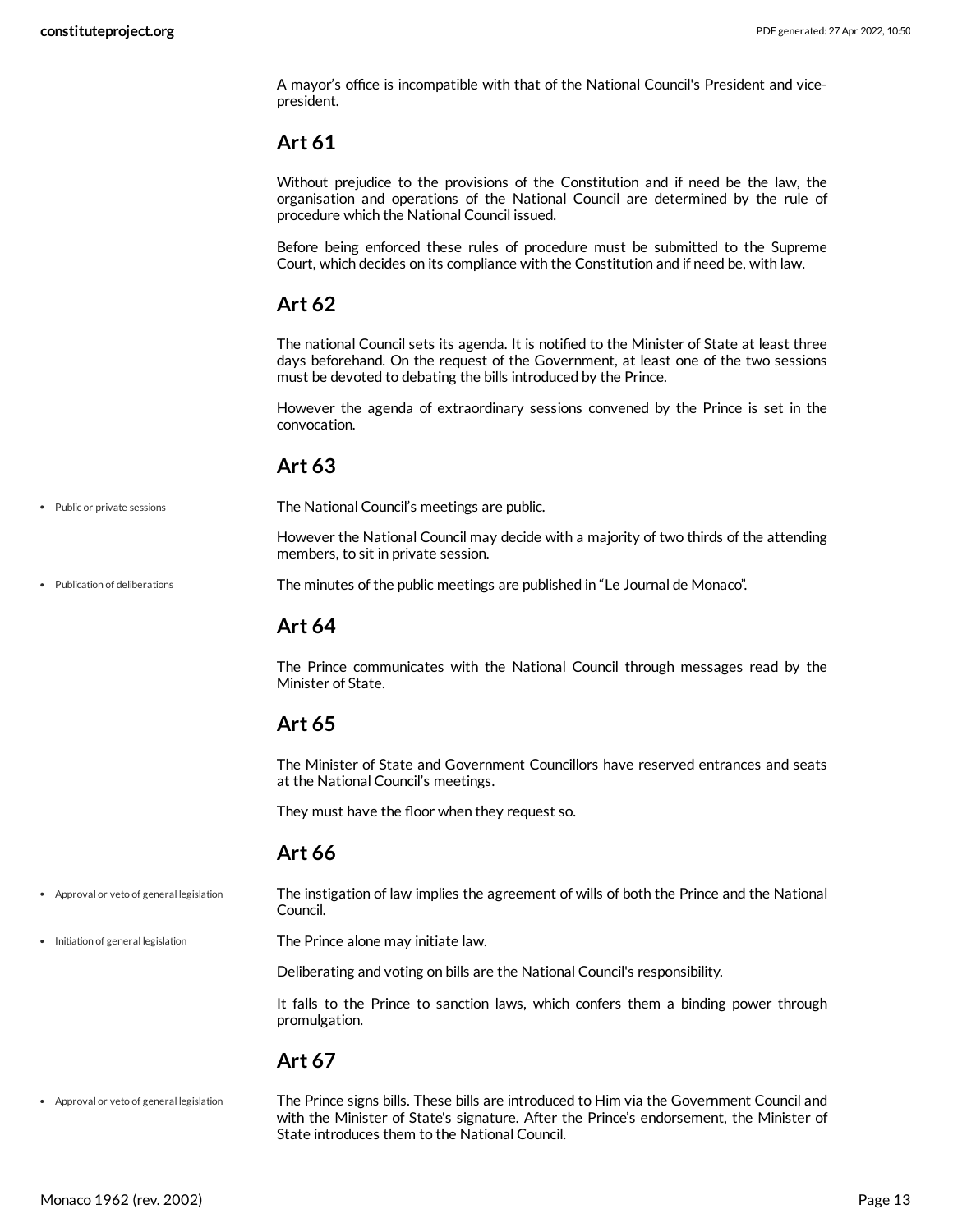The National Council can formulate bill proposals. Within a period of six months starting from the date the Minister of State received the draft legislation, he notifies the following to the National Council:

- **a.** Either his decision to turn the proposal into a bill, amended as the case may be, which shall follow the procedure provided for in paragraph 1. In this case, the bill is introduced within a period of one year starting from the expiration of the six months period mentioned above
- **b.** Or his decision to interrupt the legislative procedure. This decision is explained with a declaration placed on the agenda of an ordinary session public meeting anticipated within the period. This declaration can be followed by a debate

After expiration of the six months period mentioned above, if the Government has not notified the outcome intended for this bill proposal, the latter according to the procedure prescribed for in paragraph 1. becomes ipso jure a bill.

The same procedure is applicable if the Government did not introduce the bill within the one year period provided for in paragraph 2 a).

The National Council has the right of amendment. As such, it can propose inclusions, substitutions or withdrawals in the bill. Amendments alone that have a direct link with the bill provisions relevant to the bill are admitted. The vote takes place on the amended bill, as the case may be unless the Government withdraws the bill before the final vote.

However, the provisions of the precedent paragraph are not applicable for ratification bills or budget bills.

At the beginning of each ordinary session, in public meeting, the National Council announces the update of all bills introduced by the Government whenever they were introduced.

Head of state decree power International law

#### <span id="page-13-0"></span>**Art 68**

The Prince issues, when necessary, ordinances to ensure the enforcement of laws and the implementation of international treaties or conventions.

#### <span id="page-13-1"></span>**Art 69**

Laws and sovereign ordinances are enforceable against third parties only from the day after their publication in the "Journal of Monaco".

#### <span id="page-13-2"></span>**Art 70**

<span id="page-13-5"></span>The National Council votes on the budget.

<span id="page-13-6"></span>No direct or indirect taxation may be introduced but through a law.

<span id="page-13-7"></span>Any treaty or international agreement entailing such taxation may only be ratified by a law.

#### <span id="page-13-3"></span>**Art 71**

Budget bills are introduced to the National Council before September 30th.

Budget bills are voted upon during the National Council October session.

• Budget bills

• Budget bills Tax bills

• International law Treaty ratification

• Budget bills

#### <span id="page-13-4"></span>**Art 72**

Budget is voted upon chapter by chapter. Transfers from one chapter to another are forbidden unless authorised by law.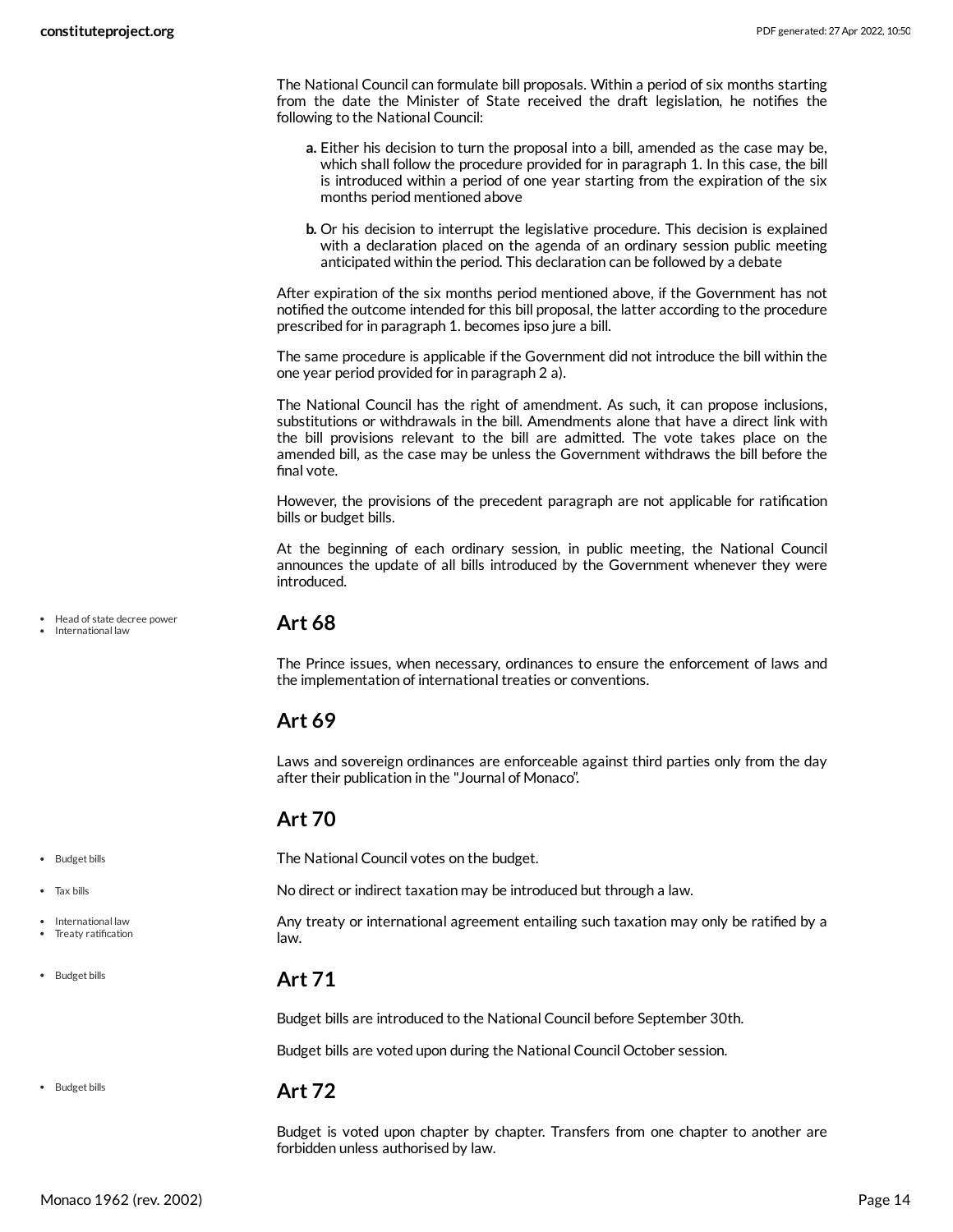The Budget comprises among others, within expenditure items, sums made available to the Communal Council for the budgetary year to come, as provided for in article 87.

#### <span id="page-14-0"></span>**Art 73**

• Budget bills

<span id="page-14-9"></span>In case the appropriation of funds requested by the Government as provided for in article 71 has not taken place before December 31st, funds relevant to services voted upon may be opened by sovereign ordinance with the National Council's agreement.

The same prevails for income and expenses resulting from international treaties.

Dismissal of the legislature

#### <span id="page-14-1"></span>**Art 74**

The Prince may, after having taken the advice of the Crown Council pronounce the dissolution of the National Council. If this occurs, new elections take place within a period of three months.

# <span id="page-14-2"></span>**Chapter VIII. The Crown Council**

#### <span id="page-14-3"></span>**Art 75**

The Crown Council consists of seven members of Monegasque nationality, appointed by the Prince for a period of three years. Advisory bodies to the head of state

<span id="page-14-8"></span>The President and three other members are directly appointed by the Prince.

Three members are appointed at the suggestion of the National Council, chosen from outside its members.

The offices of Minister of State and Government Councillor are incompatible with those of President or member of the Crown Council.

### <span id="page-14-4"></span>**Art 76**

The Crown Council meets at least twice a year further to the Prince's summons. In addition, the Prince may call a meeting anytime He deems it necessary, either on his own initiative or further to the suggestion of the Crown Council's President.

### <span id="page-14-5"></span>**Art 77**

The Crown Council may be consulted by the Prince on issues regarding the States higher interests. It may offer suggestions to the Prince.

<span id="page-14-10"></span>It must be consulted on the following subjects: international treaties, dissolution of the National Council requests or naturalisation and restoration of the Monegasque nationality, pardons and amnesties.

# <span id="page-14-6"></span>**Chapter IX. The Commune**

#### <span id="page-14-7"></span>**Art 78**

The territory of the Principality forms a single commune.

Power to pardon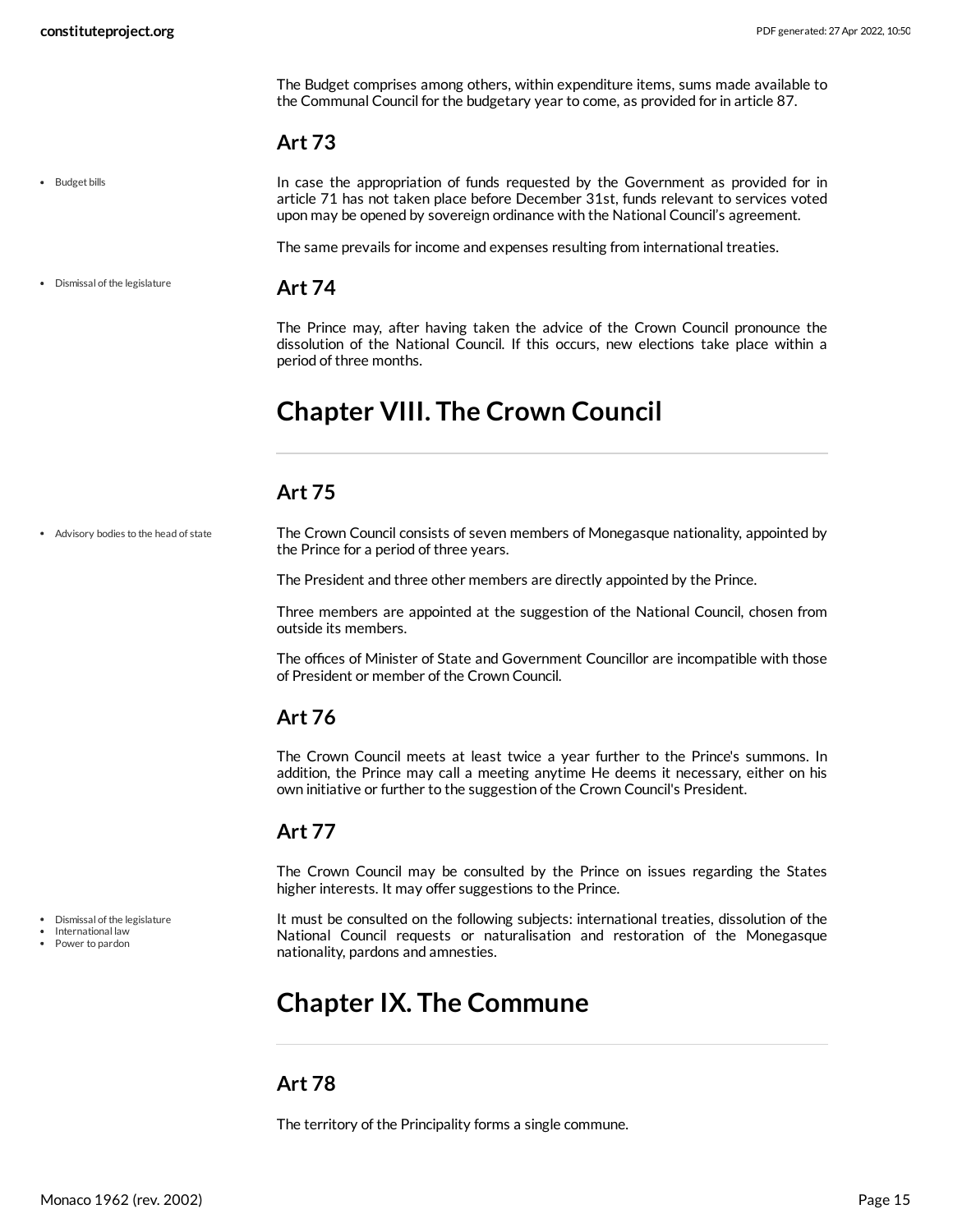$\ddot{\phantom{0}}$ 

<span id="page-15-9"></span><span id="page-15-3"></span><span id="page-15-2"></span> $\bullet$ 

<span id="page-15-5"></span><span id="page-15-4"></span> $\bullet$ 

<span id="page-15-6"></span> $\ddot{\phantom{0}}$ 

 $\bullet$ 

#### <span id="page-15-11"></span><span id="page-15-10"></span><span id="page-15-1"></span><span id="page-15-0"></span>**Art 79**

| Municipal government                                              | The Commune is administered by a municipality composed of the mayor and deputies<br>designated by the Communal Council from amongst its members.                                                                                                                    |
|-------------------------------------------------------------------|---------------------------------------------------------------------------------------------------------------------------------------------------------------------------------------------------------------------------------------------------------------------|
| Restrictions on voting                                            | In accordance with the conditions determined by law, elections are Monegasque citizens<br>of either gender, at least eighteen years of age, with the exception of those deprived of<br>the right to vote for any of the causes set forth by law.                    |
| Restrictions on voting                                            | All Monegasque electors of either gender, at least twenty-one years of age, who have<br>held the Monegasque nationality for at least five years and who are not deprived of the<br>right to stand for election for any of the causes set forth by law are eligible. |
| Municipal government                                              | <b>Art 80</b>                                                                                                                                                                                                                                                       |
| Claim of universal suffrage                                       | The Communal Council is composed of 15 members elected for a term of four years by<br>universal direct suffrage by the list system.                                                                                                                                 |
|                                                                   | There is no incompatibility between the Communal Councillor's mandate and that of<br>National Councillor.                                                                                                                                                           |
| Municipal government                                              | <b>Art 81</b>                                                                                                                                                                                                                                                       |
|                                                                   | The Communal Council meets every three months in ordinary session. Each Session<br>may not last longer than fifteen days.                                                                                                                                           |
| Municipal government                                              | <b>Art 82</b>                                                                                                                                                                                                                                                       |
|                                                                   | Extraordinary sessions may be held, on the request or with the authorisation of the<br>Minister of State, for specific purposes.                                                                                                                                    |
| Municipal government                                              | <b>Art 83</b>                                                                                                                                                                                                                                                       |
|                                                                   | The Communal Council may be dissolved by a well-founded ministerial decree after the<br>State Council's opinion is sought.                                                                                                                                          |
| Municipal government                                              | <b>Art 84</b>                                                                                                                                                                                                                                                       |
|                                                                   | In case of dissolution or resignation of all the members of the Communal Council, a<br>special delegation is appointed by ministerial decree to carry out its duties until a new<br>Council is elected. This election shall take place within three months.         |
| Municipal government                                              | <b>Art 85</b>                                                                                                                                                                                                                                                       |
|                                                                   | The Communal Council is chaired by the mayor or, in his/her absence, by the deputy or<br>the councillor who replaces him/her; following the order of the chart.                                                                                                     |
| Federal review of subnational legislation<br>Municipal government | <b>Art 86</b>                                                                                                                                                                                                                                                       |
|                                                                   | The Communal Council debates in public meeting on the Commune's affairs. Its<br>proceedings are enforceable fifteen days after notification to the Minister of State,<br>unless a well-founded opposition under the form of a ministerial decree is initiated.      |
| Municipal government                                              | <b>Art 87</b>                                                                                                                                                                                                                                                       |
|                                                                   | The communal budget is supplied with revenue produced from communal property the<br>communes ordinary resources and appropriations prescribed by the initial budget law of                                                                                          |

<span id="page-15-8"></span><span id="page-15-7"></span>the year.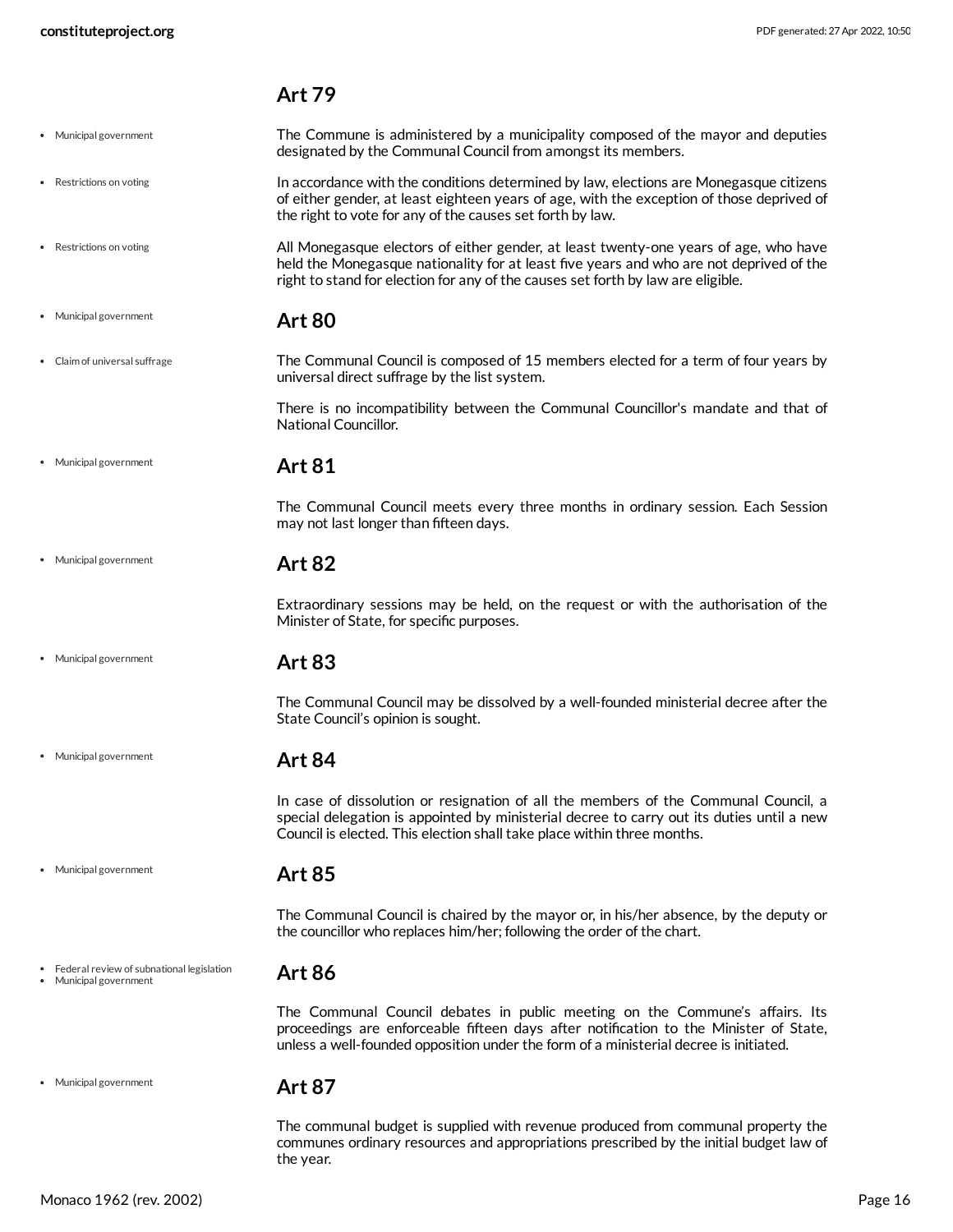# <span id="page-16-0"></span>**Chapter X. The Justice**

#### <span id="page-16-7"></span><span id="page-16-6"></span><span id="page-16-5"></span><span id="page-16-4"></span><span id="page-16-2"></span><span id="page-16-1"></span>**Art 88**

| Structure of the courts                                  | Judicial power vests in the Prince, who, by the present Constitution, delegates its full<br>exercise to the courts and tribunals.                                                                                                                                                                                                                                                                                                                                                                                                              |
|----------------------------------------------------------|------------------------------------------------------------------------------------------------------------------------------------------------------------------------------------------------------------------------------------------------------------------------------------------------------------------------------------------------------------------------------------------------------------------------------------------------------------------------------------------------------------------------------------------------|
|                                                          | Tribunals render justice in the name of the Prince.                                                                                                                                                                                                                                                                                                                                                                                                                                                                                            |
| Judicial independence                                    | The independence of judges is guaranteed.                                                                                                                                                                                                                                                                                                                                                                                                                                                                                                      |
| Structure of the courts                                  | The organisation, jurisdiction and operations of the tribunals, as well as judges' status,<br>are laid down by law.                                                                                                                                                                                                                                                                                                                                                                                                                            |
|                                                          | <b>Art 89</b>                                                                                                                                                                                                                                                                                                                                                                                                                                                                                                                                  |
| Number of supreme court judges                           | Supreme Court is composed of five full members and two substitute members.                                                                                                                                                                                                                                                                                                                                                                                                                                                                     |
| Supreme court selection                                  | The Supreme Courts members are appointed by the Prince, as follows:                                                                                                                                                                                                                                                                                                                                                                                                                                                                            |
|                                                          | • One full member and one substitute member are introduced by the National<br>Council from outside its members                                                                                                                                                                                                                                                                                                                                                                                                                                 |
|                                                          | • One full member and one substitute member are introduced by the State Council<br>from outside its members                                                                                                                                                                                                                                                                                                                                                                                                                                    |
|                                                          | • One full member is introduced by the Crown Council from outside its members                                                                                                                                                                                                                                                                                                                                                                                                                                                                  |
|                                                          | • One full member is introduced by the Court of Appeal from outside its members                                                                                                                                                                                                                                                                                                                                                                                                                                                                |
|                                                          | • One full member is introduced by the Civil Court of First Instance from outside its<br>members.                                                                                                                                                                                                                                                                                                                                                                                                                                              |
|                                                          | These introductions are done by each of the bodies here above mentioned at the rate of<br>two per seat.                                                                                                                                                                                                                                                                                                                                                                                                                                        |
|                                                          | If the Prince does not agree with these introductions, He is free to require new ones.                                                                                                                                                                                                                                                                                                                                                                                                                                                         |
| Supreme court selection                                  | The President of the Supreme Court is appointed by the Prince.                                                                                                                                                                                                                                                                                                                                                                                                                                                                                 |
|                                                          | <b>Art 90</b>                                                                                                                                                                                                                                                                                                                                                                                                                                                                                                                                  |
| Supreme court powers<br>Constitutionality of legislation | A. In constitutional matters, the Supreme Court rules in sovereign fashion over:<br>1. Compliance of the National Councils rules of procedure with constitutional<br>and, if need be, legislative provisions under the conditions prescribed by<br>article 61<br>2. Appeals on petitions for annulment, petitions to review validity and<br>actions for damages arising from violations of these rights and freedoms<br>prescribed in chapter III of the Constitution, and which are not referred to<br>in subsection B of the present article |
| • Supreme court powers                                   | B. In administrative matters, the Supreme Court rules in sovereign fashion over:<br>1. Proceedings for annulment of ultra vires decisions taken by various                                                                                                                                                                                                                                                                                                                                                                                     |

- <span id="page-16-3"></span>administrative authorities or Sovereign Ordinances to enforce laws, and the award of related damages
- **2.** Appeals by way of quashing decisions of last resort taken by administrative jurisdictions
- **3.** Appeals for interpretation and petitions to review the validity of decisions of various administrative authorities or Sovereign Ordinances to enforce laws
- **C.** The Supreme Court rules over conflicts of jurisdiction.

Supreme court powers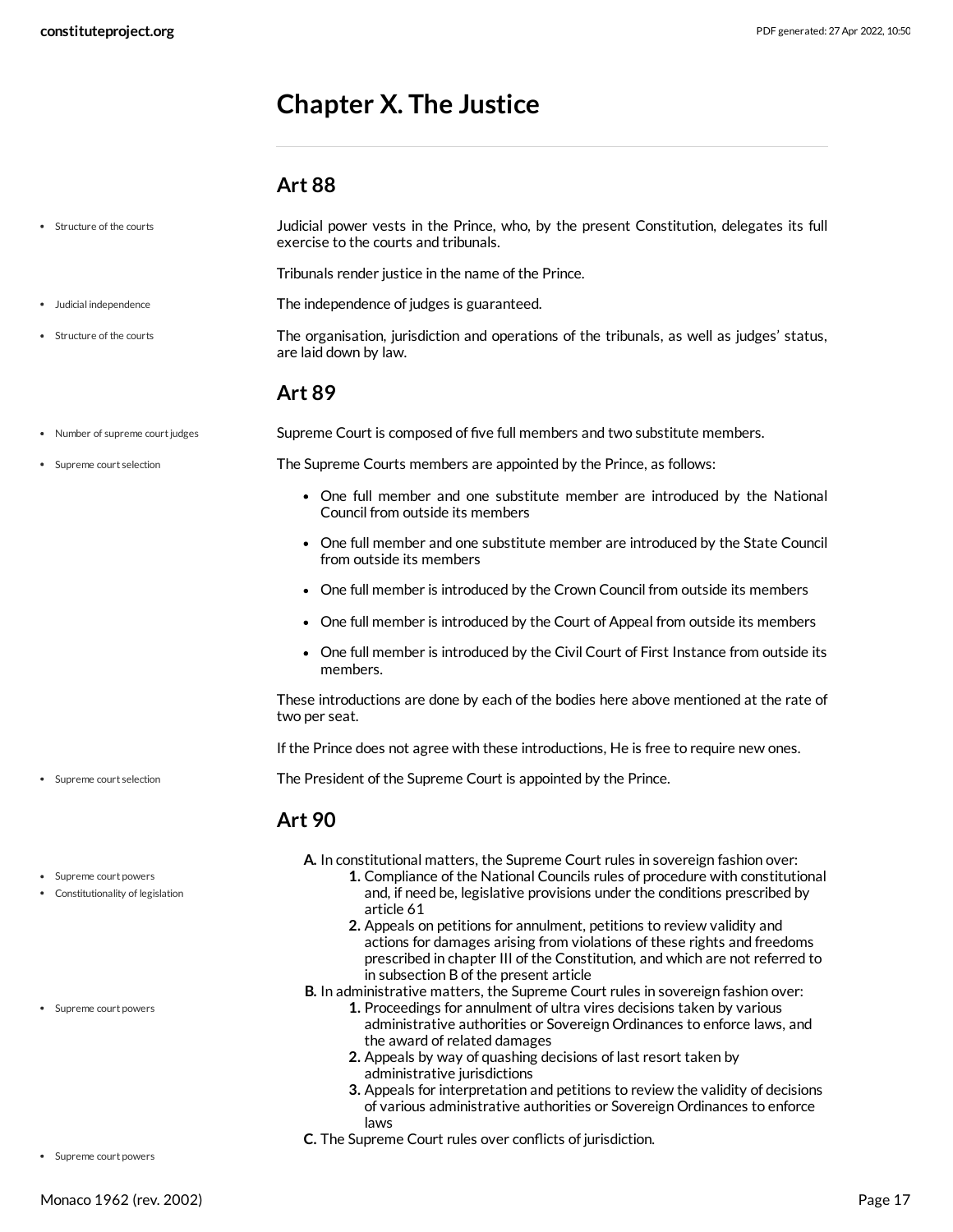Supreme court powers

#### <span id="page-17-0"></span>**Art 91**

The Supreme Court deliberates either in plenary session composed of five members or in administrative section composed of three members.

It sits and deliberates in plenary session:

- **1.** In constitutional matters
- **2.** As judge of conflicts of jurisdiction
- **3.** In administrative matters on references ordered by the President of the Supreme Court or decided by the administrative section

It sits and deliberates in administrative section in all other cases.

#### <span id="page-17-1"></span>**Art 92**

Eligibility for supreme court judges • Minimum age of supreme court judges

Constitution amendment procedure

A sovereign order regulates the organisation and operations of the Supreme Court, especially relevant to the required qualifications of its members, incompatibilities regarding them as well as their status, the turnover of the administrative section's members, the procedure to follow before the Court, effects of petitions and awards, procedure and effects of conflicts of jurisdiction, as well as necessary transitional measures.

### <span id="page-17-2"></span>**Chapter XI. The Revision ofthe Constitution**

### <span id="page-17-3"></span>**Art 93**

The Constitution may not be suspended.

#### <span id="page-17-4"></span>**Art 94**

Any revision, in full or in part, requires the joint agreement of the Prince and the National Council.

#### <span id="page-17-5"></span>**Art 95**

In case of initiative on the part of the National Council, proceedings maybe taken only by a two thirds majority vote of the normal number of members elected at the assembIy.

## <span id="page-17-6"></span>**Chapter XII. Final Provisions**

#### <span id="page-17-7"></span>**Art 96**

Prior constitutional provisions are repealed.

The present Constitution immediately enters into force.

The renewal of the National Council and Communal Council shall take place within three months.

Supreme court term limits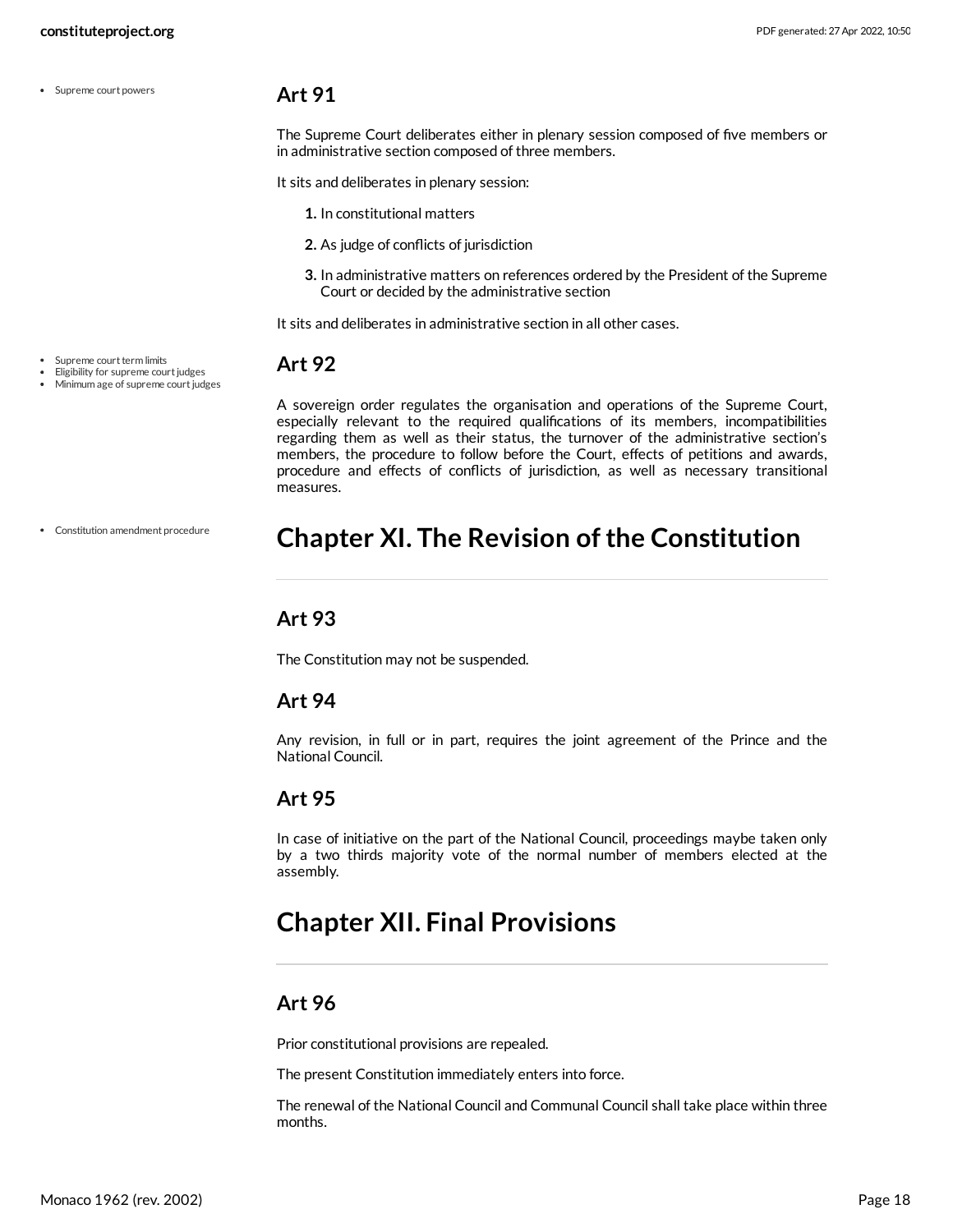### <span id="page-18-0"></span>**Art 97**

Laws and regulations currently into force remain applicable to the extent that they are not incompatible with the present Constitution. If need be, they must be amended in order to comply, as soon as possible, with the latter.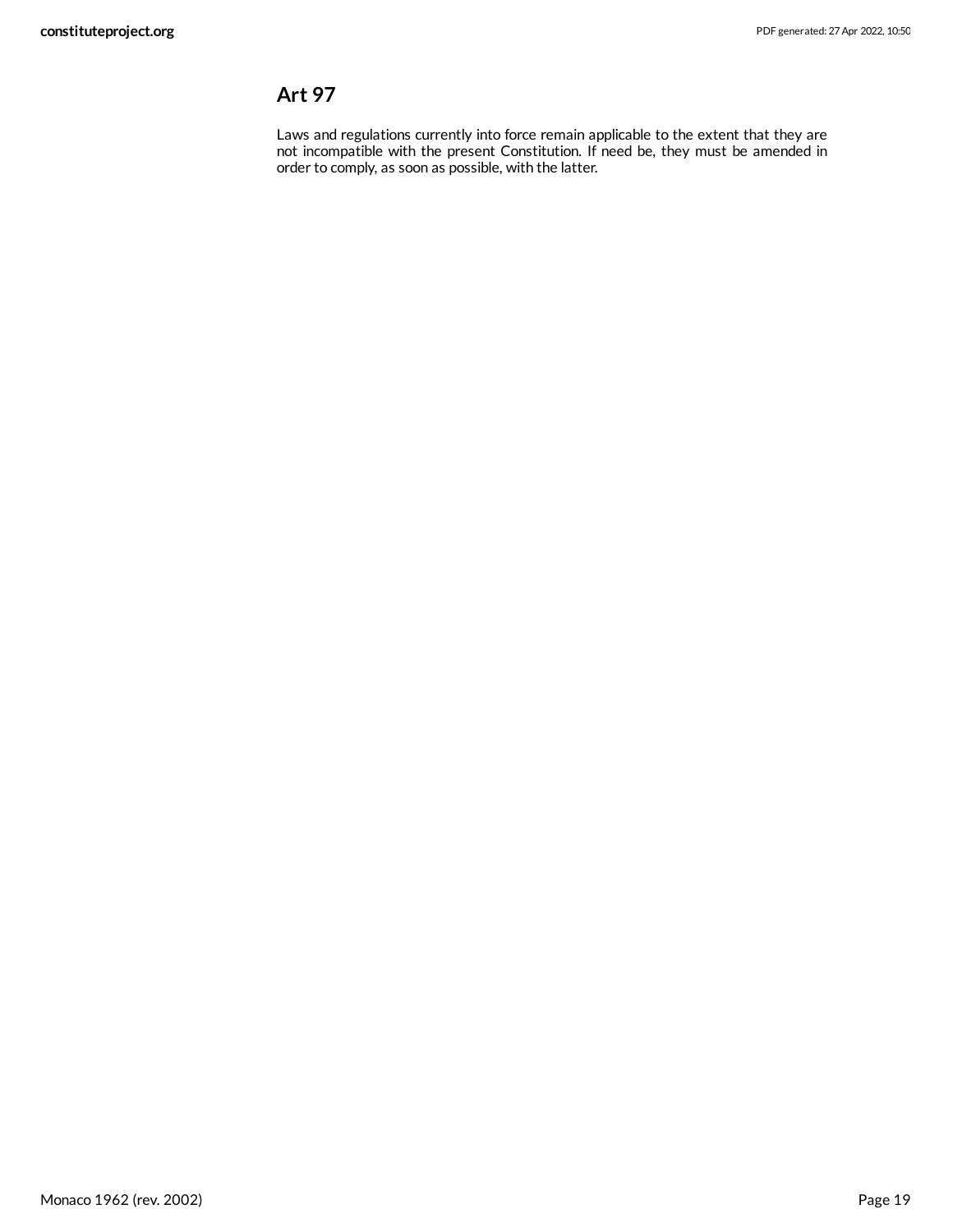### **Topic index**

| __ |  |
|----|--|
|    |  |

| B |  |
|---|--|
|   |  |
| C |  |
|   |  |
| D |  |
| E |  |
|   |  |
|   |  |
| F |  |
|   |  |
| G |  |
|   |  |
| H |  |
|   |  |
| I |  |
|   |  |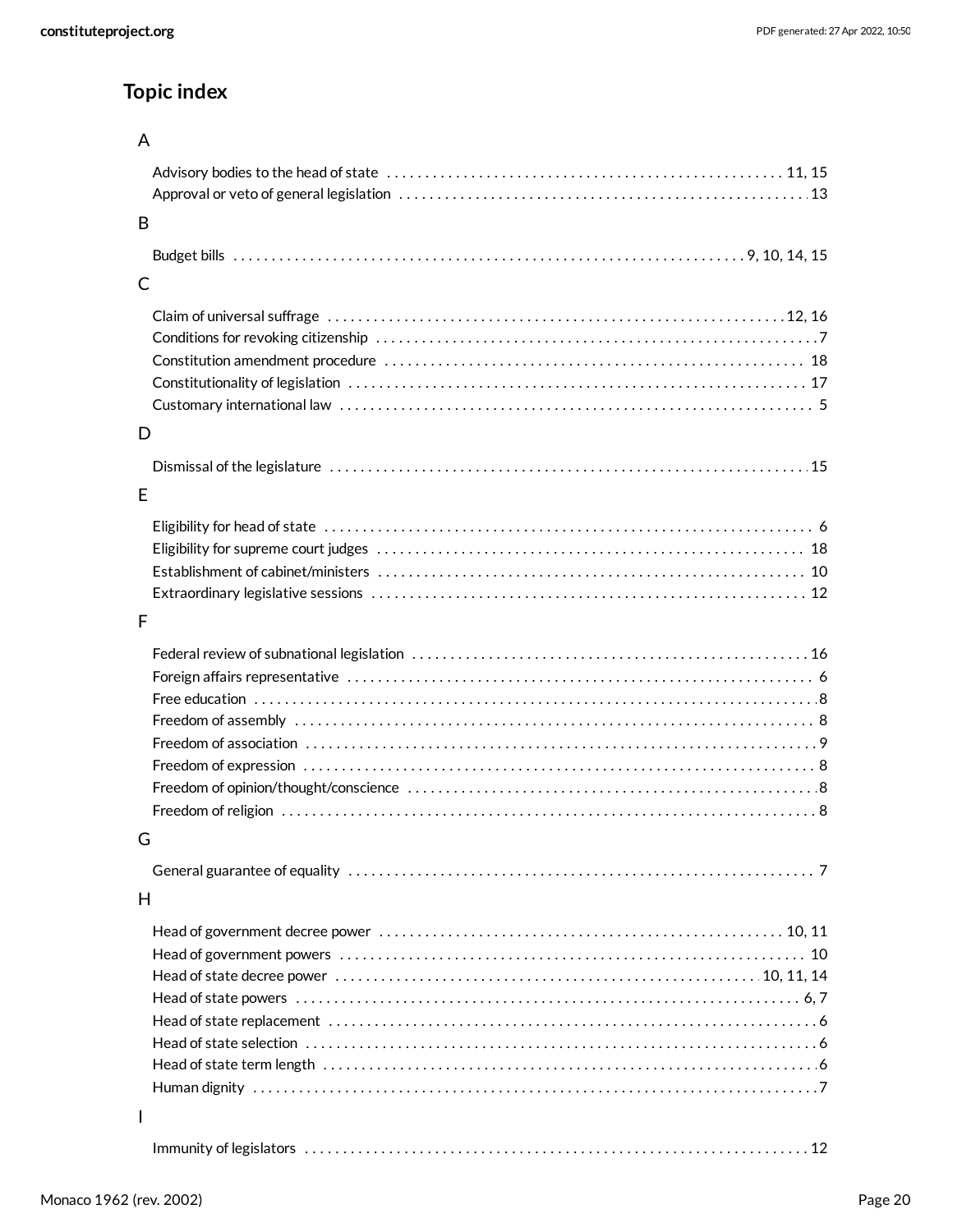| J       |  |
|---------|--|
|         |  |
|         |  |
| L       |  |
|         |  |
|         |  |
| M       |  |
|         |  |
|         |  |
|         |  |
|         |  |
| N       |  |
|         |  |
|         |  |
|         |  |
| $\circ$ |  |
|         |  |
|         |  |
|         |  |
| P       |  |
|         |  |
|         |  |
|         |  |
|         |  |
|         |  |
|         |  |
|         |  |
|         |  |
|         |  |
| R       |  |
|         |  |
|         |  |
|         |  |
|         |  |
|         |  |
|         |  |
|         |  |
|         |  |
| S       |  |
|         |  |